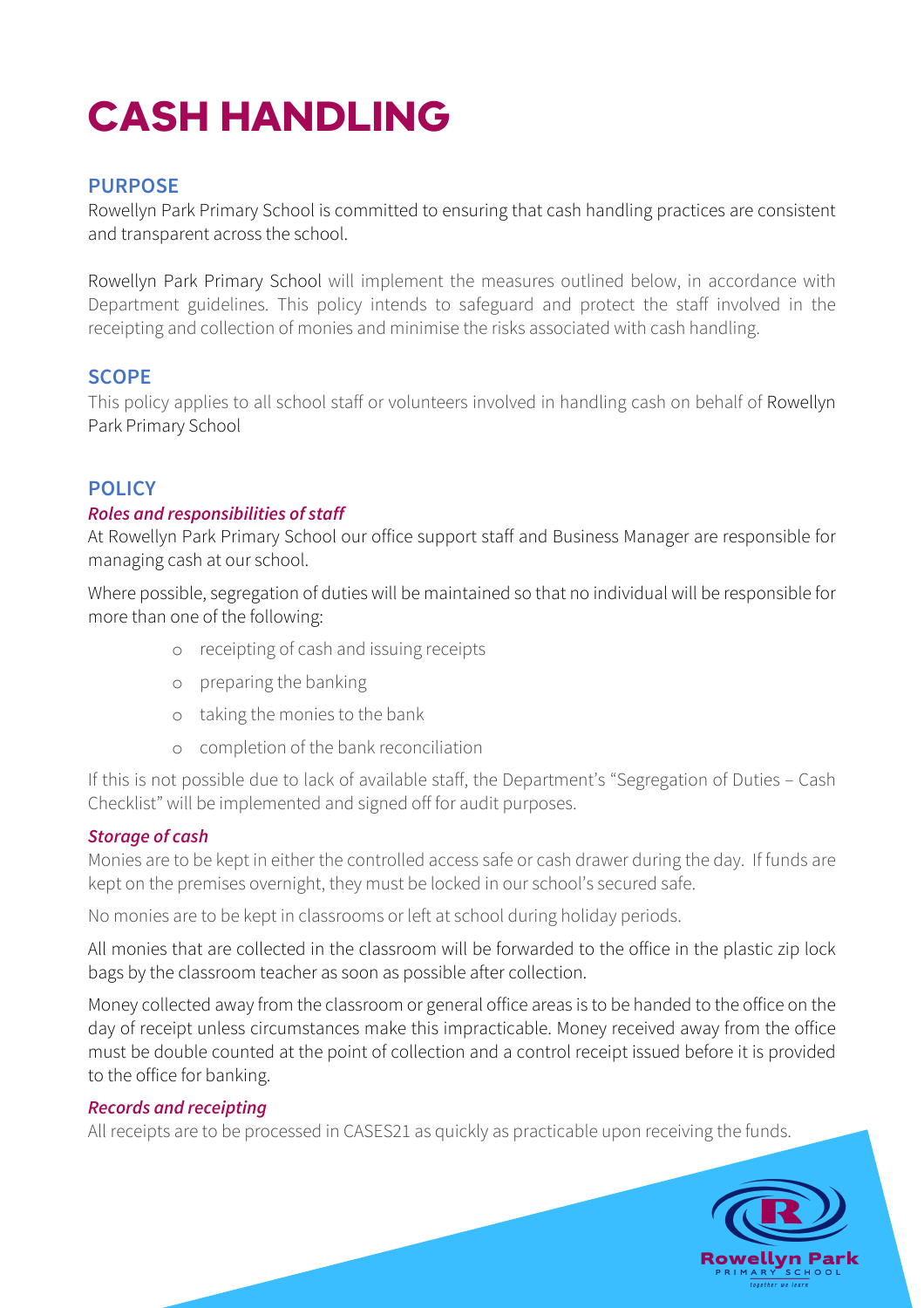Monies received from the classroom will be entered into CASES21 and receipts returned to the classroom to be handed out to students within 48 hours.

Where monies are received over the counter at the office they will be entered into CASES21 and an official receipt issued as soon as possible.

A CASES21 bank deposit slip will be printed and reconciled with total receipts for the day and with the total of cash/cheques to be banked.

Funds are to be banked on a regular basis and at different times of the day.

No receipt is to be altered. Where a mistake is made approval must be sought before reversing the incorrect receipt. Copies of the incorrect receipt should be retained with details of why it was reversed.

Prior to a receipt batch being updated a receipt can be reprinted if necessary. The word REPRINT appears on the receipt. After the batch has been updated, if a copy of the receipt is requested the Family Statement, Family Matching Transactions Report or the Family Transaction History can be printed.

#### *Cheques*

No personal cheques are to be cashed.

All cheques, which have not already been crossed "not negotiable, should be crossed as soon as they are received.

#### *Reporting concerns*

Discrepancies that cannot be accounted for must be reported to the Principal.

All cases of suspected or actual theft of money, fraud, misappropriation or corruption are to be reported to the Executive Director, Audit and Risk Division by email addressed to: fraud.control@edumail.vic.gov.au

### **FURTHER INFORMATION AND RESOURCES**

- School Financial Guidelines
- **Finance Manual for Victorian Government Schools** 
	- Section 3 Risk Management
	- Section 4 Internal Controls
	- Section 10 Receivables Management and Cash Handling

### **EVALUATION**

This policy will be reviewed annually by School Council to confirm/enhance internal control procedures.

Proposed amendments to this policy will be discussed with Administration Staff, Leadership Team, and School Council.